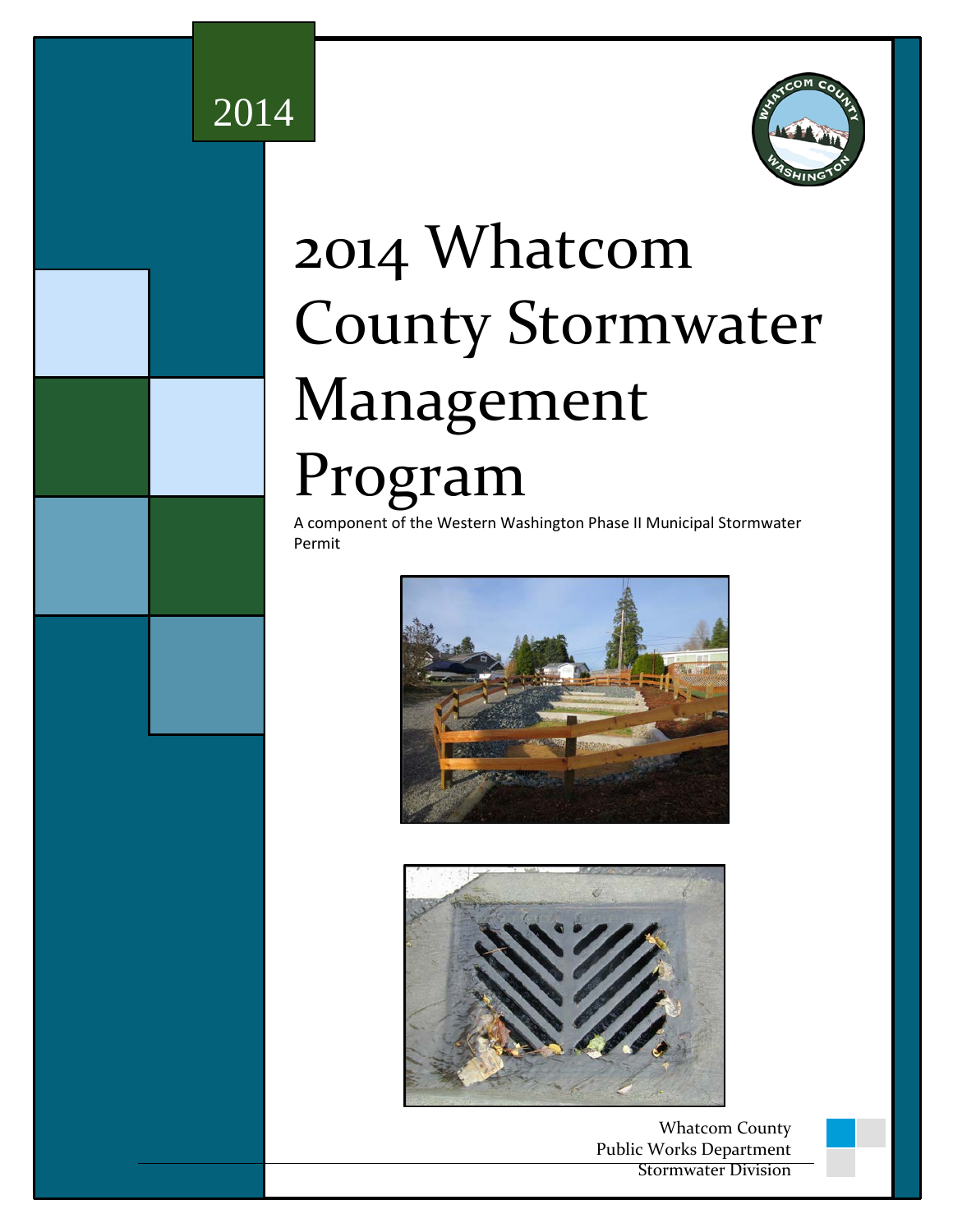*THIS PAGE INTENTIONALLY LEFT BLANK.*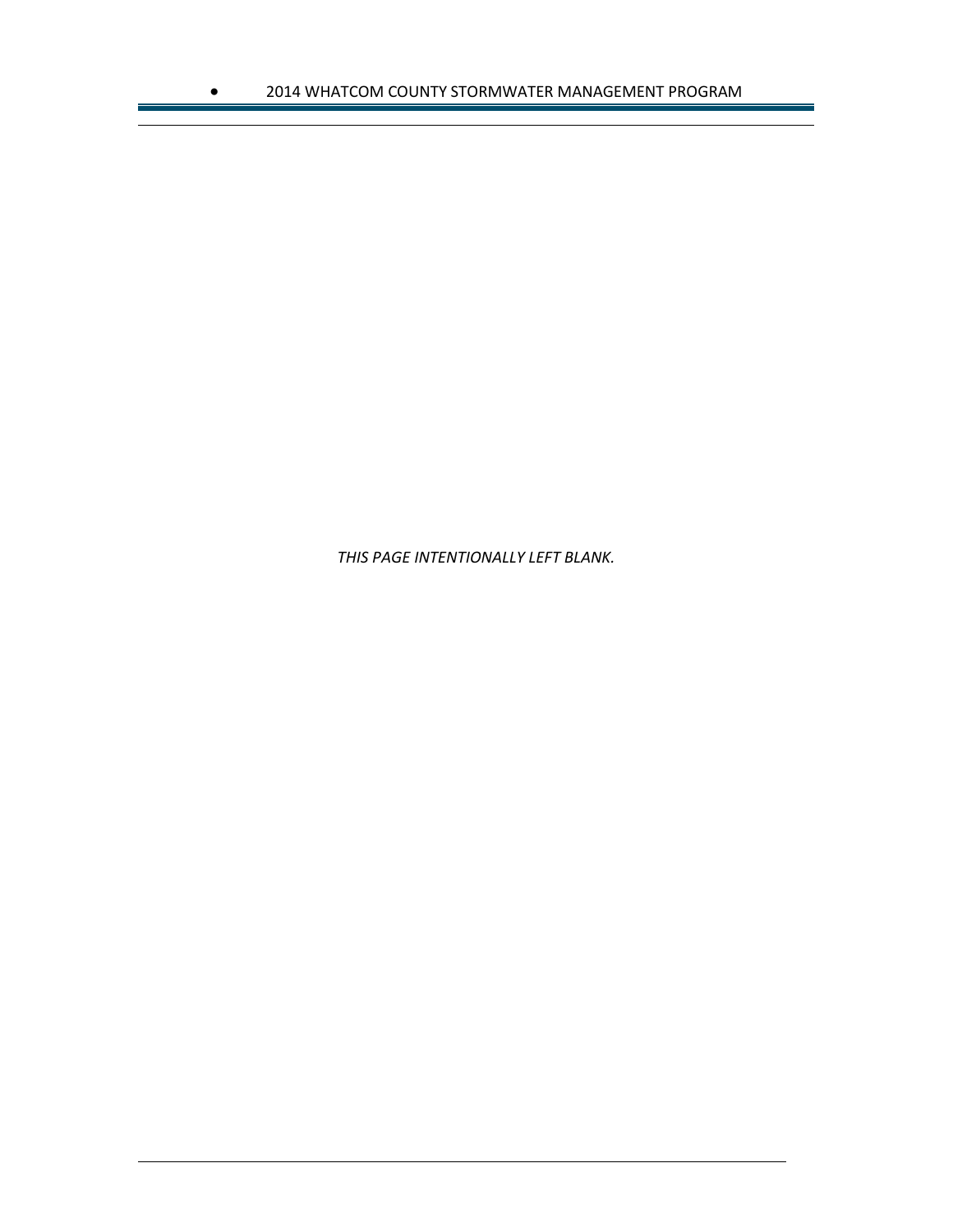#### • 2014 WHATCOM COUNTY STORMWATER MANAGEMENT PROGRAM

#### TABLE OF CONTENTS

| 1.           |                                                                  |  |
|--------------|------------------------------------------------------------------|--|
|              |                                                                  |  |
|              |                                                                  |  |
|              |                                                                  |  |
|              |                                                                  |  |
|              |                                                                  |  |
|              |                                                                  |  |
| $2_{1}$      |                                                                  |  |
|              |                                                                  |  |
|              |                                                                  |  |
|              |                                                                  |  |
| 3.           |                                                                  |  |
|              |                                                                  |  |
|              |                                                                  |  |
|              |                                                                  |  |
| $\mathbf{A}$ |                                                                  |  |
|              |                                                                  |  |
|              |                                                                  |  |
|              |                                                                  |  |
| 5.           |                                                                  |  |
|              |                                                                  |  |
|              |                                                                  |  |
|              |                                                                  |  |
| 6.           | CONTROLLING RUNOFF FROM NEW DEVELOPMENT, REDEVELOPMENT,          |  |
|              |                                                                  |  |
|              |                                                                  |  |
|              |                                                                  |  |
|              |                                                                  |  |
| 7.           | POLLUTION PREVENTION AND OPERATION AND MAINTENANCE FOR MUNICIPAL |  |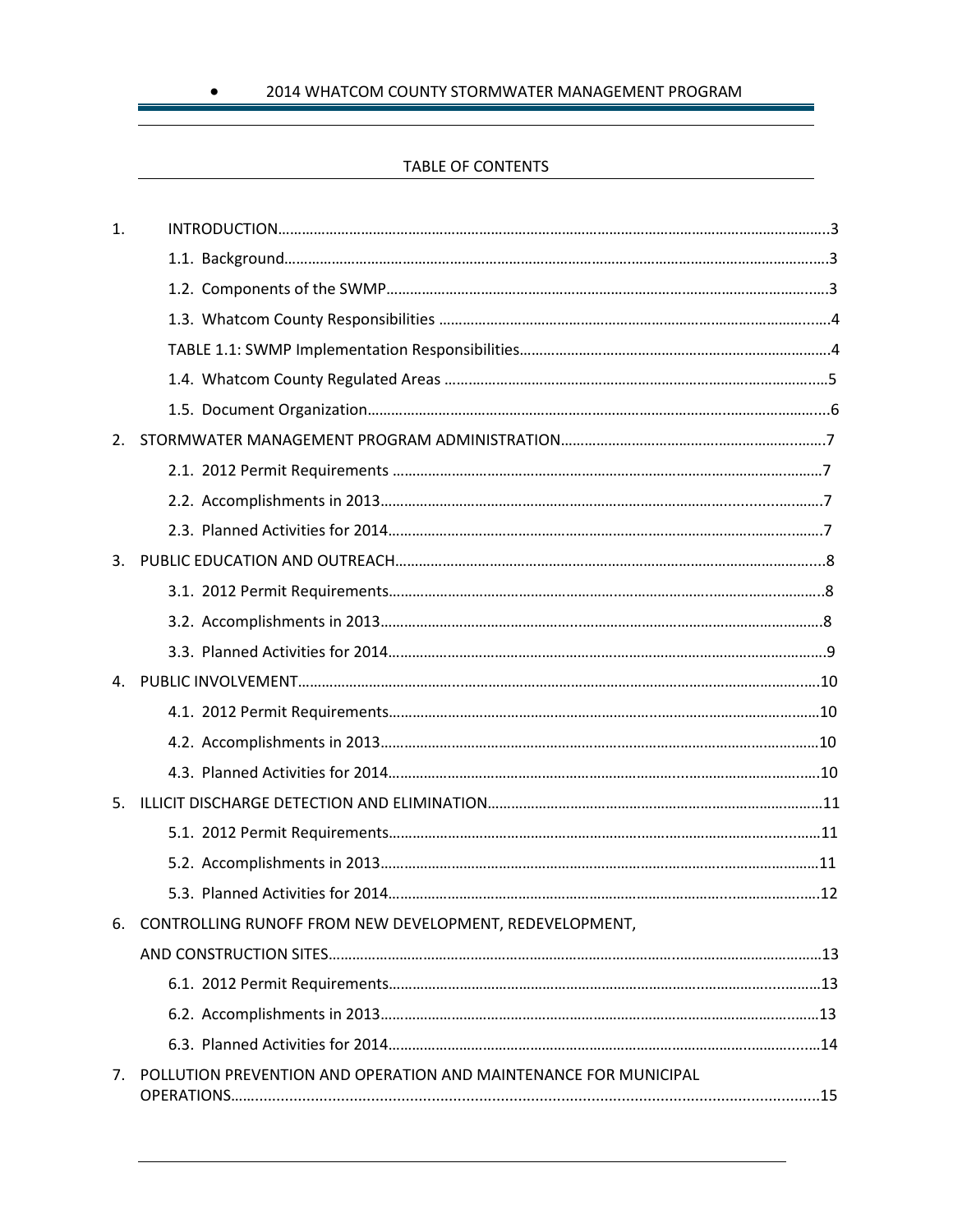#### • 2014 WHATCOM COUNTY STORMWATER MANAGEMENT PROGRAM

<u> 1989 - Johann Barn, mars eta bainar eta idazlea (</u>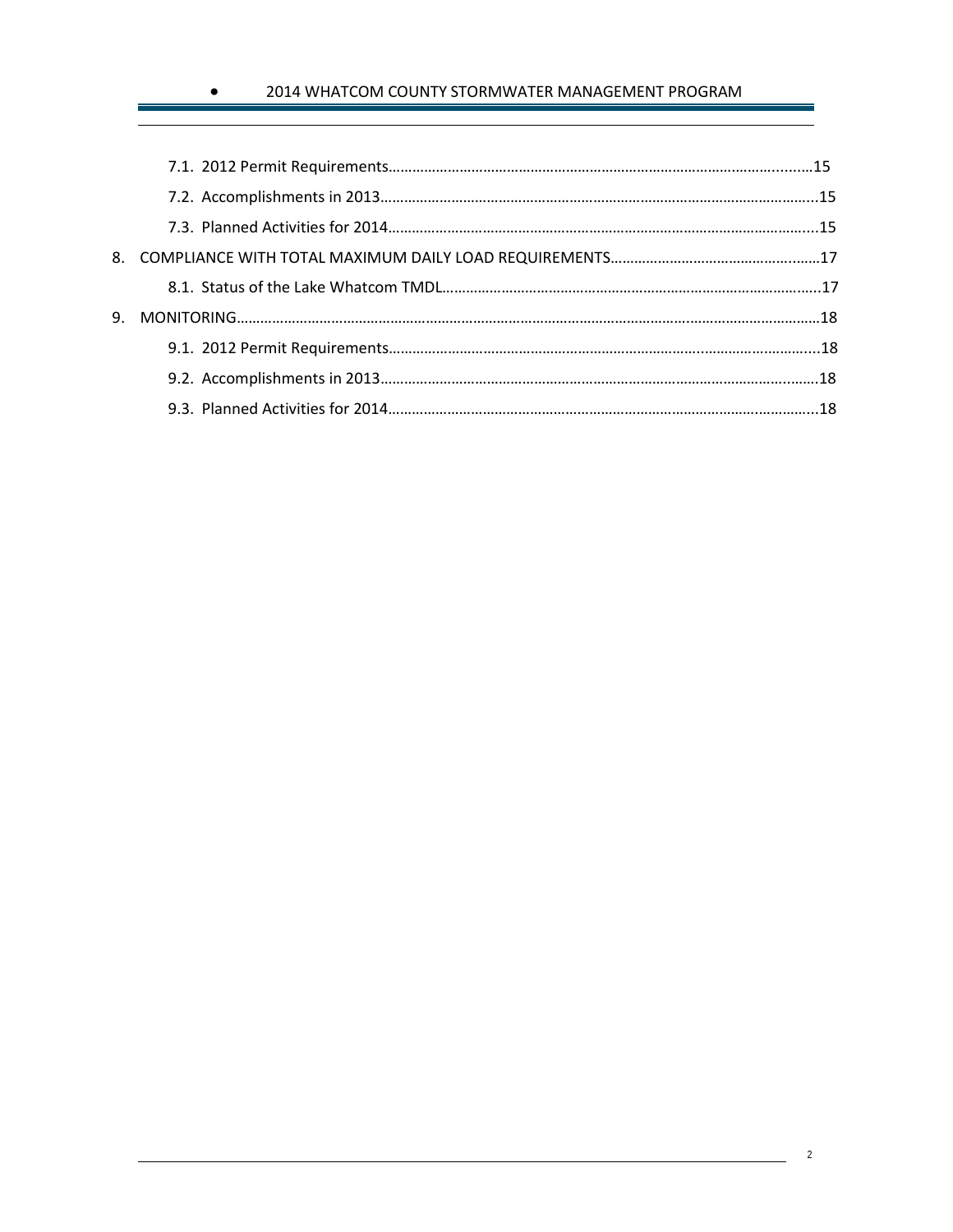# **1. INTRODUCTION**

## **1.1. Background**

Whatcom County has developed the 2014 Stormwater Management Program (SWMP) to meet the conditions of its Western Washington Phase II Municipal Stormwater Permit (Permit) under the National Pollutant Discharge and Elimination System (NPDES). The SWMP is the set of actions and activities to meet the requirements of each component of the Permit. The document is intended to be a planning and implementation document for the public, elected officials, and Whatcom County staff.



*Catch basin cleaning in Birch Bay*

The 2014 SWMP highlights the accomplishments from the previous permit year (2013) and activities for the upcoming permit year (2014).

The Permit (frequently referred to as the NPDES Phase II Permit) applies to the operators of regulated small municipal separate stormwater sewer systems (MS4s). A small MS4 is a municipality having a population less than 100,000 according to the U.S. census that are:

- **Duanglehorm** Owned and operated by a public entity that discharge to waters of the U.S.;
- **Designed or used to collect or convey stormwater (including roads with drainage** systems, municipal streets, catch basins, curbs, gutters, ditches, manmade channels, or storm drains);
- Not a combined sewer; and
- Not part of a Publicly Owned Treatment Works (sewage treatment plant).

Whatcom County was issued its first NPDES Phase II Permit in 2007. The current Permit is effective from August 1, 2013-July 31, 2018. The NPDES Phase II Permit can viewed be on the Department of Ecology's website at:

[www.ecy.wa.gov/programs/wq/stormwater/municipal/phaseIIww/wwphiipermit.html](http://www.ecy.wa.gov/programs/wq/stormwater/municipal/phaseIIww/wwphiipermit.html)

Additional information on Whatcom County's NPDES Phase II Program and associated documents can be found at: [www.npdes.whatcomcounty.org](http://www.npdes.whatcomcounty.org/)

## **1.2. Components of the SWMP**

The Permit includes the following components that address management of the MS4:

- Public Education & Outreach
- **Public Involvement & Participation**
- **Illicit Discharge Detection & Elimination (IDDE)**
- Controlling Runoff From New Development, Redevelopment, and Construction Sites
- **Pollution Prevention, Good Housekeeping, and Operation and Maintenance**
- Compliance With Total Maximum Daily Load Requirements
- Monitoring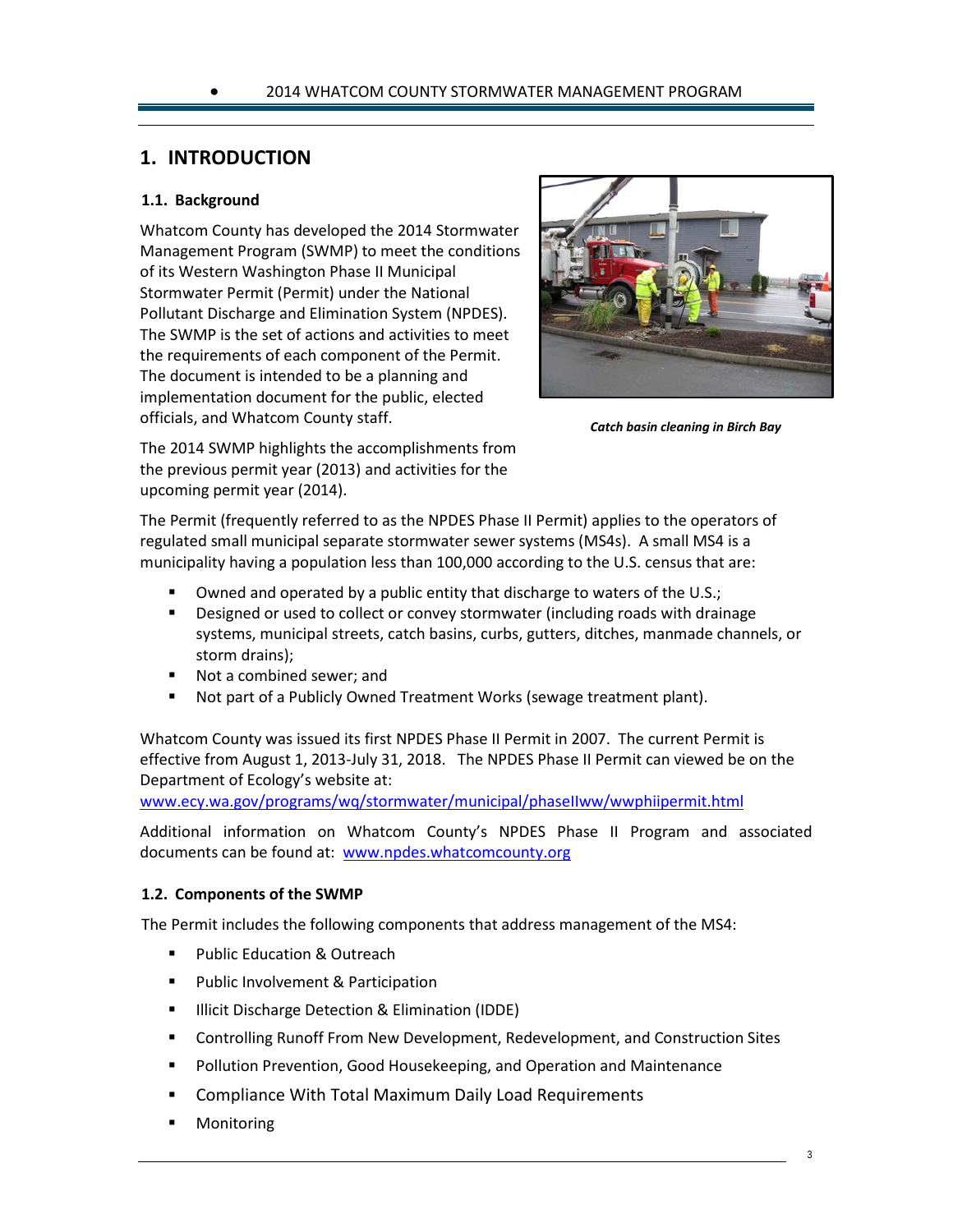#### **1.3. Whatcom County Implementation Responsibilities**

Whatcom County Public Works Stormwater Division is the lead in developing the SWMP and coordinating the administration and tracking of Permit requirements to achieve compliance. The Stormwater Division coordinates with other County departments, coordinates with other jurisdictions or agencies as necessary, contracts for specific tasks related to the Permit, and seeks funding opportunities to assist in implementation of Permit requirements and compliance. Table 1-1 summarizes the County departments' participation and responsibilities related to the Permit's program components for 2013.

| Table 1-1 Swivir Implementation Responsibilities                                                   |                                                                             |                                                                                                                                                                                               |  |  |
|----------------------------------------------------------------------------------------------------|-----------------------------------------------------------------------------|-----------------------------------------------------------------------------------------------------------------------------------------------------------------------------------------------|--|--|
| <b>Program Component</b>                                                                           | <b>Contributing Department(s)</b>                                           | <b>Department Responsibilities</b>                                                                                                                                                            |  |  |
| <b>Public Education and Outreach</b>                                                               | Public Works-Stormwater<br>Planning & Development Services<br>Health        | Create outreach<br>Ξ<br>opportunities and develop<br>materials for the public.                                                                                                                |  |  |
| Public Involvement and Participation                                                               | Public Works-Stormwater<br>Planning & Development Services<br>Health        | Provide opportunities for<br>$\blacksquare$<br>the public to participate in<br>the development,<br>implementation, and<br>update of the County's<br>SWMP.                                     |  |  |
| <b>Illicit Discharge Detection and</b><br><b>Elimination (IDDE)</b>                                | Public Works-Stormwater<br>Planning & Development Services<br>Health        | Respond and investigate<br>٠<br>illicit discharge reports.<br>Provide education to staff<br>٠<br>and public on IDDE.<br><b>Conduct IDDE assessments</b><br>$\blacksquare$<br>on County's MS4. |  |  |
| <b>Controlling Runoff from New</b><br>Development, Redevelopment, and<br><b>Construction Sites</b> | <b>Public Works-Engineering Services</b><br>Planning & Development Services | Provide site plan review and<br>п<br>construction inspections for<br>stormwater permits.<br>Conduct/coordinate private<br>٠<br>stormwater facility<br>inspections.                            |  |  |
| Pollution Prevention and Operation<br>and Maintenance for Municipal<br><b>Operators</b>            | <b>Facilities</b><br>Parks<br>Public Works-Maintenance &<br>Operations      | Implement adopted<br>٠<br>maintenance standards for<br>municipally-owned<br>facilities.<br>Maintain publicly-owned<br>٠<br>stormwater facilities.                                             |  |  |
| Monitoring                                                                                         | Public Works-Stormwater<br><b>Public Works-Natural Resources</b>            | Conduct water quality<br>٠<br>monitoring of outfalls,<br>water bodies, and streams<br>in Phase II area.                                                                                       |  |  |

#### **Table 1-1 SWMP Implementation Responsibilities**

4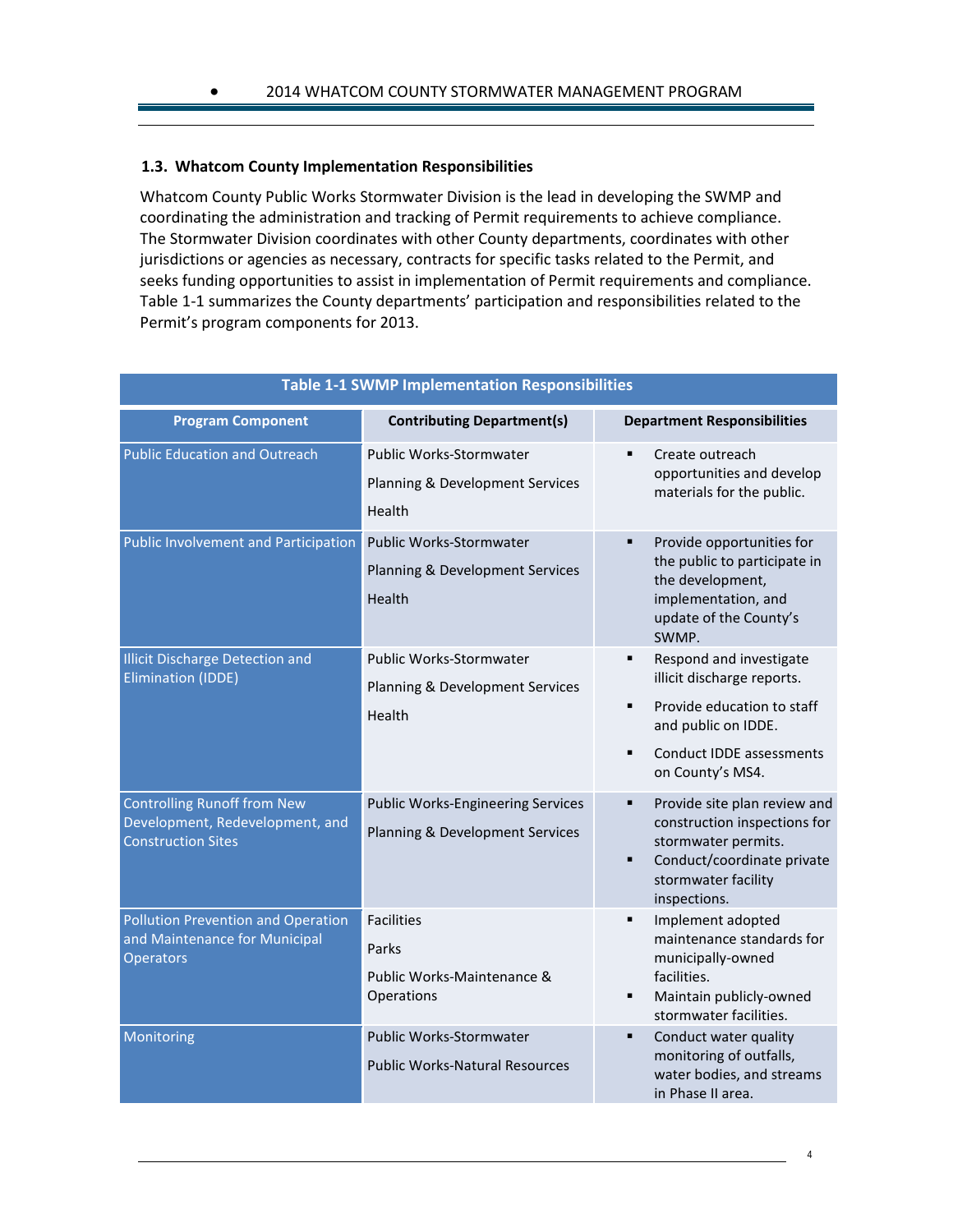## **1.4.Whatcom County Regulated Area**

The NPDES Phase II Permit boundary covers approximately 15,000 acres and generally includes the following areas:

- Bellingham Urban Growth Area
- Sudden Valley
- Portions of the Hillsdale and Emerald Lake area
- **Portions along North Shore Drive on Lake Whatcom and Lake Whatcom Boulevard**
- **Ferndale Urban Growth Area**
- **Portions along Chuckanut Drive and Chuckanut Bay**
- Birch Bay Urban Growth Area *(Beginning August 1, 2013)*
- **The entire Lake Whatcom watershed is subject to illicit discharge detection and** elimination requirements of the Permit.

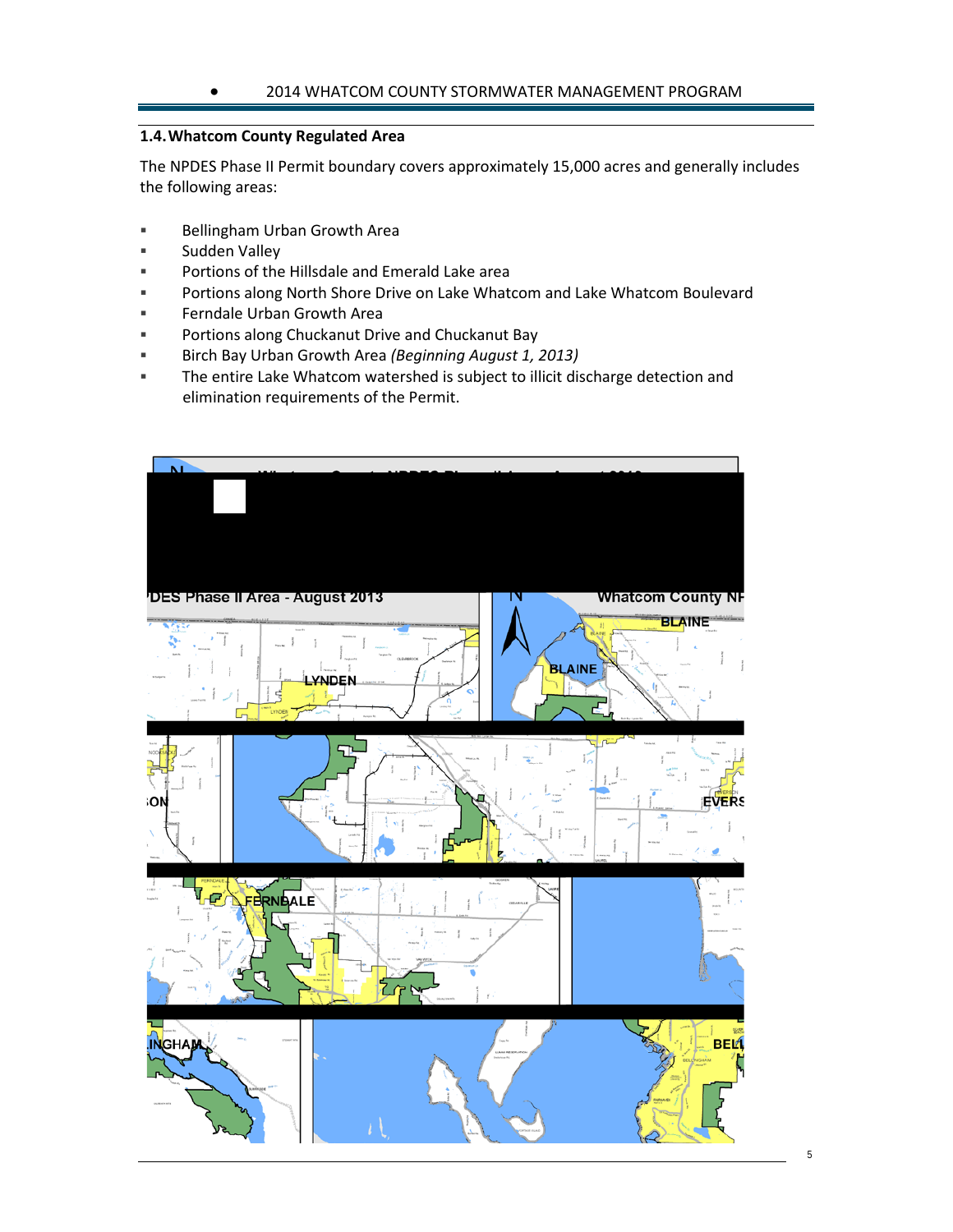## **1.5.Document Organization**

Sections of this document are organized in order by the program area components found in the Permit. The program components reference the associated Permit section in parentheses.

- **Section 2.0** addresses Stormwater Management Program Administration (S5.A & B)
- **Section 3.0** addresses Public Education and Outreach (S5.C.1)
- **Section 4.0** addresses Public Involvement (S5.C.2)
- **Section 5.0** addresses Illicit Discharge, Detection, and Elimination (S5.C.3)
- **Section 6.0** addresses Controlling Runoff from New Development, Redevelopment, and Construction Sites (S5.C.4)
- **Section 7.0** addresses Pollution Prevention and Operation of Maintenance for Municipal Operations (S5.C.5)
- **Section 8.0** addresses Compliance with Total Maximum Daily Load Requirements (S7)
- **Section 9.0** addresses Monitoring (S8)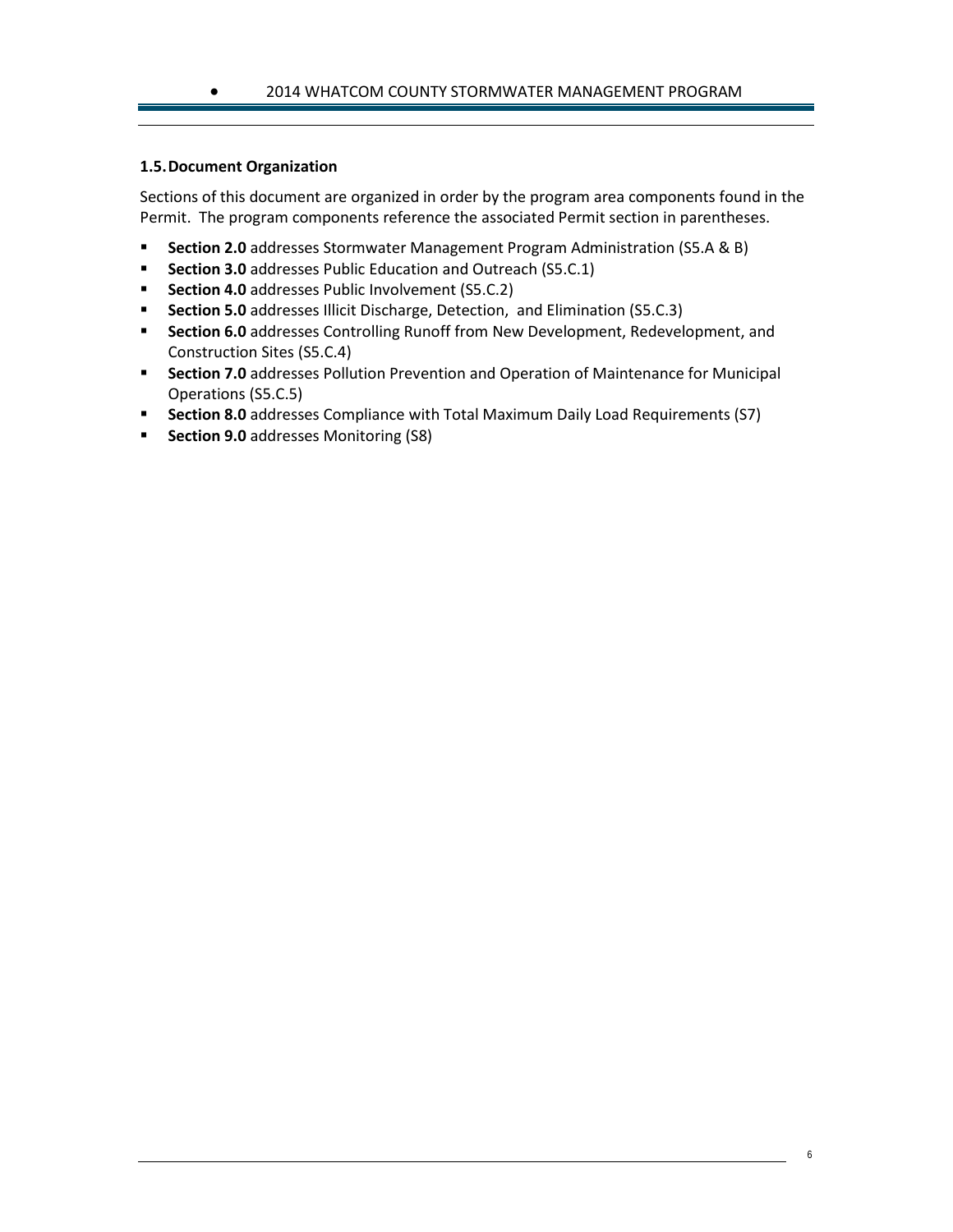# **2. STORMWATER MANAGEMENT PROGRAM ADMINISTRATION**

Stormwater Management Program Administration activities include the coordination, compilation, and tracking of all tasks of the Permit, and the overall administration of the programs to meet NPDES requirements.

#### **2.1. Permit Requirements**

The Permit (Section S5.A, B, & C) requires the County to perform the following tasks:

- Update the SWMP annually.
- Track cost estimates for implementation of tasks for continued evaluation of SWMP development.
- **Track the number of inspections, official enforcement actions, and types of public education** activities required by the program component.
- **Develop coordination mechanisms between departments of the County.**
- Develop coordination mechanisms between jurisdictions with shared waterbodies covered under the respective MS4s on stormwater-related policies, programs, and projects
- Design SWMP to achieve reduction of the discharge of pollutants from Whatcom County's MS4 to the maximum extent possible (MEP), meet all known and reasonable methods of prevention, control, and treatment (AKART) requirements of the State Water Pollution Control Act (RCW Chapter 90.48), and to protect water quality.

#### **2.2. Accomplishments in 2013**

- Submittal of the SWMP and Annual Compliance Report, for the calendar year 2012, by March 31, 2013.
- Continued coordination mechanisms within Whatcom County departments and with other jurisdictions to achieve compliance with the Permit.
- Continued participation in NPDES Coordinator's Forum for both North and South Sound jurisdictions.
- Coordinate training for all departments on NPDES requirements.

- **Update the SWMP with 2013 accomplished activities.**
- Develop Interdepartmental Agreements (IA) and Administrative Directives (AD) to formalize internal coordination mechanisms between County departments.
- **Refine and standardize cost estimate tracking for implementation of tasks for each** department.
- **Convene quarterly meetings with departments on NPDES task tracking and reporting.**
- **EXECONTER 20 IN 2018 CONTER 10 INCORDER 10 INCORDER** Continue and update necessary procedures, and amendments to incorporate AKART requirements set for the by the State Water Pollution Control Act.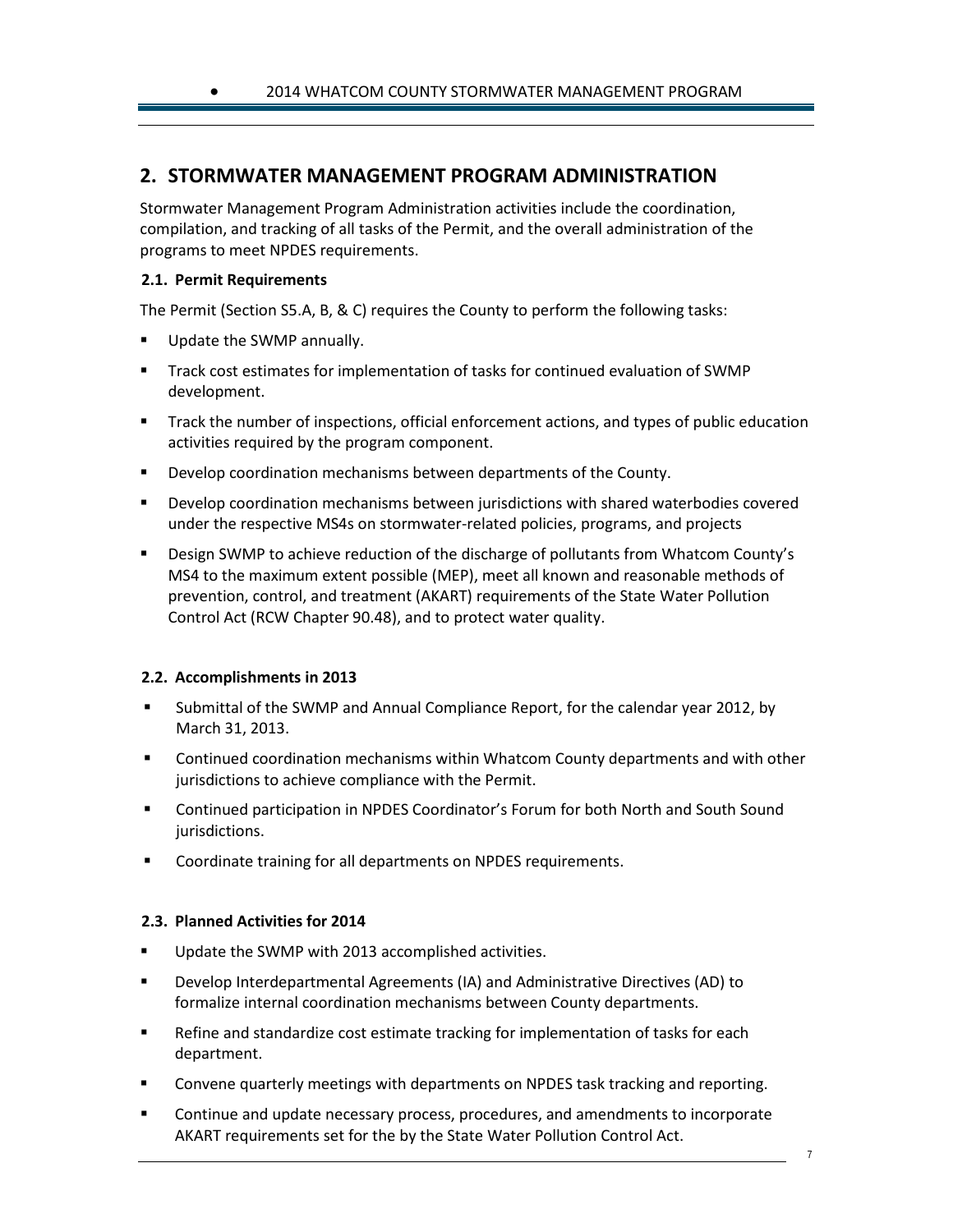# **3. PUBLIC EDUCATION AND OUTREACH**

Public Education and Outreach activities focus on providing information regarding permit requirements and stormwater management to the general public, elected officials, and those working or residing in the NPDES Phase II areas.

#### **3.1. Permit Requirements**

The Permit (Section S5.C.1) requires the County to perform the following tasks:

**Provide an education and outreach program with** prioritized audiences.



*Educational sign at the Silver Beach Creek Bioswale in the Hillsdale/Brownsville neighborhood*

- **Measure the understanding and adoption of target behaviors for at least one subject area.**
- **Track and maintain records of public education and outreach activities.**

#### **3.2. Accomplishments in 2013**

- Hosted a "Silver Beach Creek Bioswale Tour" in June 2013 for the Lahti Drive, Brownsville to East  $16<sup>th</sup>$ , and West Tributary stormwater facilities.
- **Installed educational sign at the Lahti Drive bioinfiltration swale.**
- Completed a "Program Evaluation Guidance Report" for stormwater-related education and outreach efforts in Whatcom County. (APPENDIX A)
- Contracted with WSU Extension for NPDES Phase II Community Outreach-Runoff/Phosphorus Reduction through Residential Landscape Practices. WSU provided a Sustainable Landscape session (6 classes of 25 participants) held in the fall of 2013, provided sustainable practices outreach with a diorama, 2 mini workshops during *Water Weeks*, and a post-class survey to evaluate knowledge, attitude, and confidence changes.
- **Finalized an Interlocal Agreement between the City of Bellingham and Whatcom County to** administer the Homeowner Incentive Program (HIP) within the County portion of the Silver Beach Creek subbasin. HIP focuses on Low Impact Development retrofit options for homeowners by providing incentives for the cost of approved materials and services. This program is funded through a grant lasting until December 31, 2014.
- Staff provided contractors and builders information and education on Permit requirements and general stormwater management BMPs through the building permit application process.
- Staff provided education and outreach materials to businesses regarding source control BMPs and stewardship actions as part of the Health Department's Local Source Control Program.
- Staff participated in workshops for contractors, designers, and suppliers regarding the implementation of Low Impact Development techniques.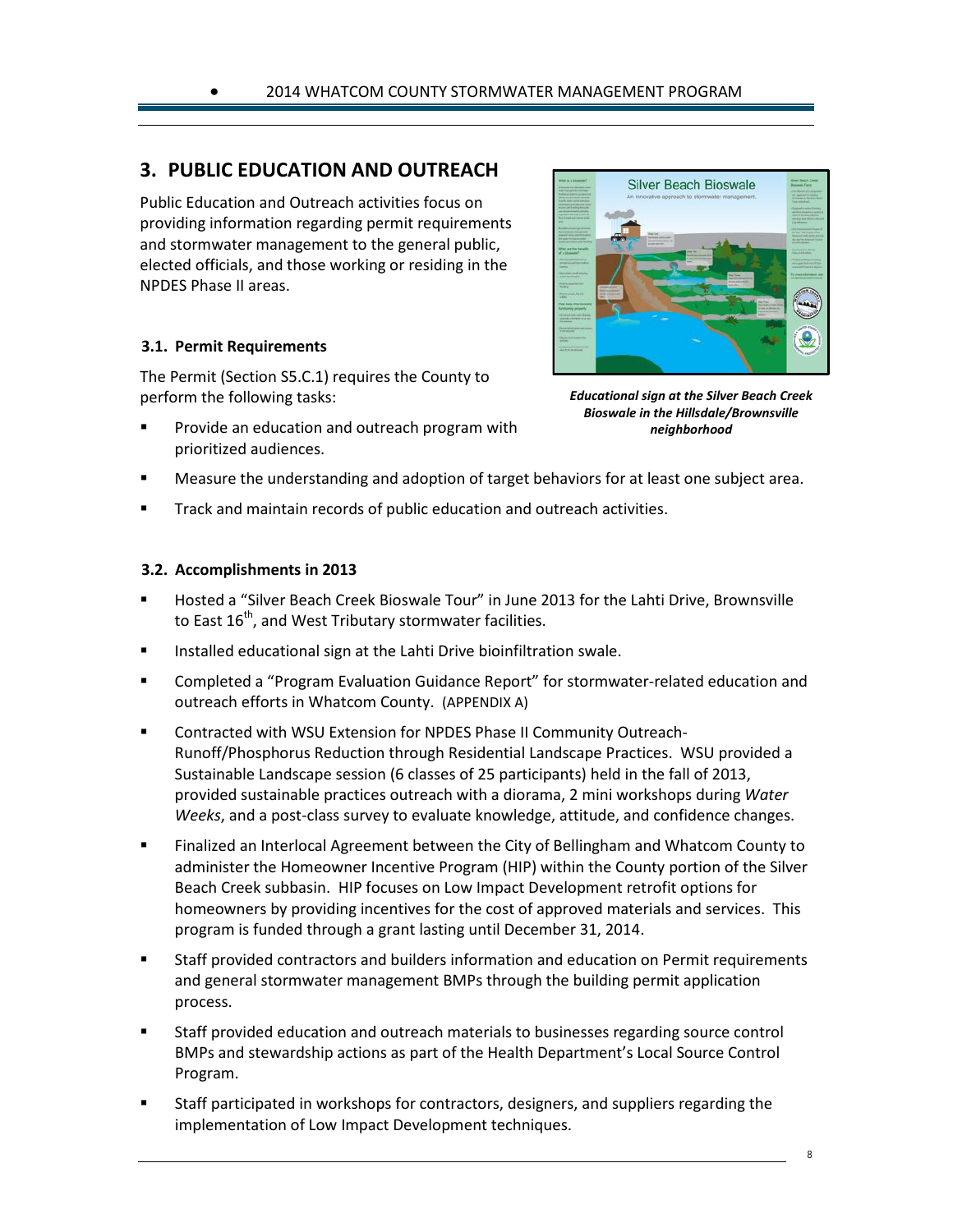- Continued education and outreach opportunities through mailers, workshops, and website updates.
- Continued program and permit updates to elected officials.

- **EXEDENT Continue providing the Sustainable Landscaping: Gardening Green: class series focusing on** Runoff/Phosphorus Reduction through Residential Landscape Practices.
- **EXECONTER CONTINUM** Continue participation in administering the Homeowners' Incentive Program (HIP) through coordination with the City of Bellingham and a grant from Ecology. Additionally, provide 30 hours of technical support for HIP-approved native landscaping and rain garden projects.
- Conduct a private stormwater facility education and outreach workshop in summer 2014.
- Improve and enhance Permit updates and general stormwater education to the Whatcom County NPDES website.



*Homeowner Incentive Program (HIP) Workshop Bloedel Donovan Park, Spring 2014*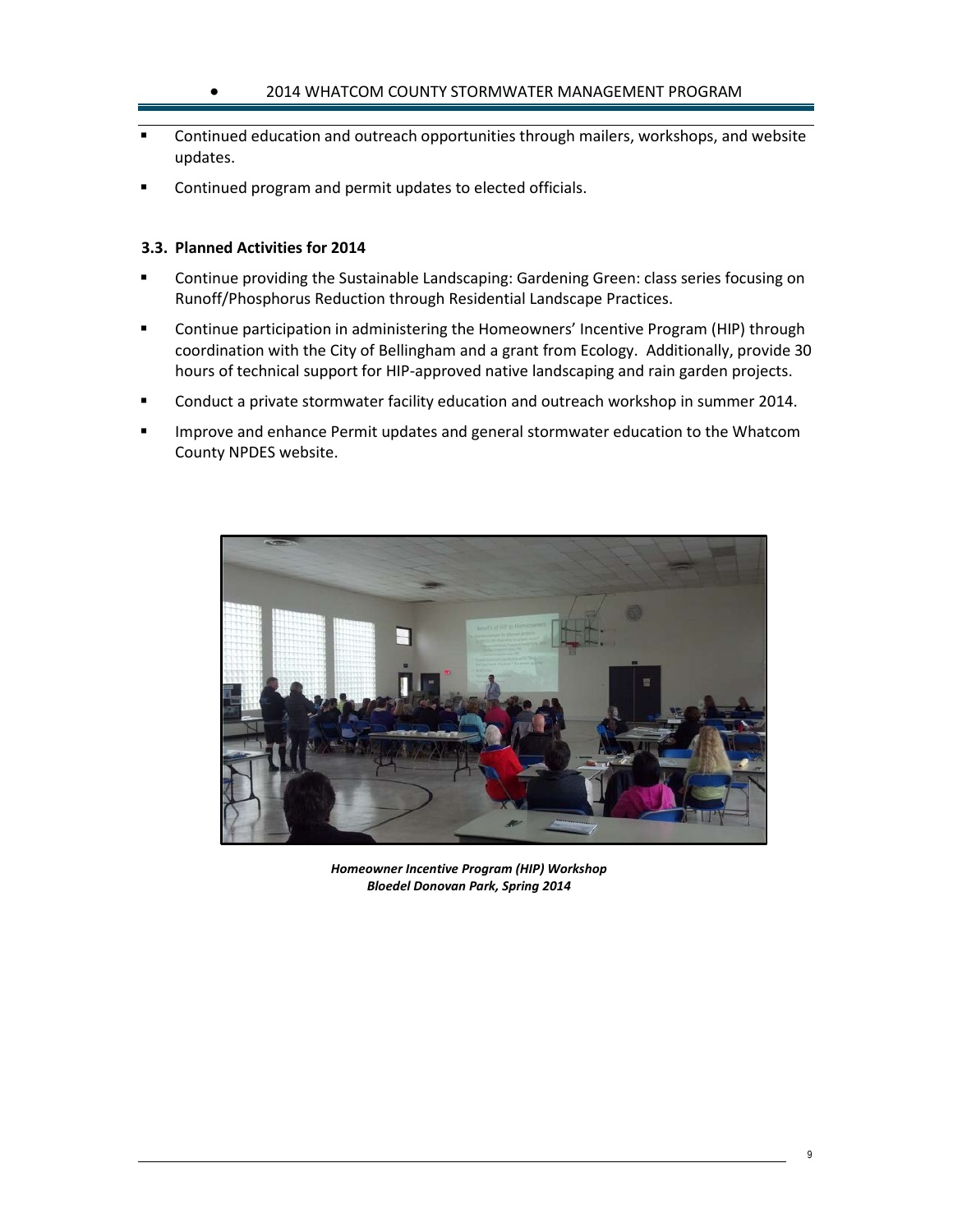# **4. PUBLIC INVOLVEMENT AND PARTICIPATION**

Public involvement and participation activities focus on providing opportunities for the public to share input on program development and implementation of the SWMP through various committees and venues of the County.

#### **4.1. Permit Requirements**

The Permit (Section S5.C.2) requires the County to perform the following tasks:

**Provide ongoing opportunities for public involvement** through advisory councils, watershed committees, and participation in developing rate structures, stewardship programs, environmental activities, or other similar activities.



*Whatcom County Courthouse*

 Complete the SWMP, Annual Report, with all other related submittals, and make those documents and Permit available to the public.

#### **4.2. Accomplishments in 2013**

- Provided current and past SWMP documents, Annual Compliance Report, and all other related submittals on the Whatcom County NPDES Phase II website.
- **Provided contact information on website to solicit comments from the public on the SWMP** and provided opportunities for the public to learn about the Permit.
- **Provided updates to the public and elected officials on the NPDES Phase II Permit for the** County Council and Joint Lake Whatcom Policy Group.
- **Provided opportunities for the public to submit comments at all Whatcom County Council** meetings and annual Lake Whatcom Joint Councils and Commissioners meeting regarding the SWMP and/or NPDES Phase II Permit.
- Provided a form on the NPDES Phase II website for the public to submit comments on the program or permit electronically.

- **EXP** Continue providing current and past SWMP, Annual Compliance Report, and other related submittals on the Whatcom County NPDES Phase II website.
- Continue with public meeting announcements for opportunities to comment on the SWMP through the website and submit press releases for major updates.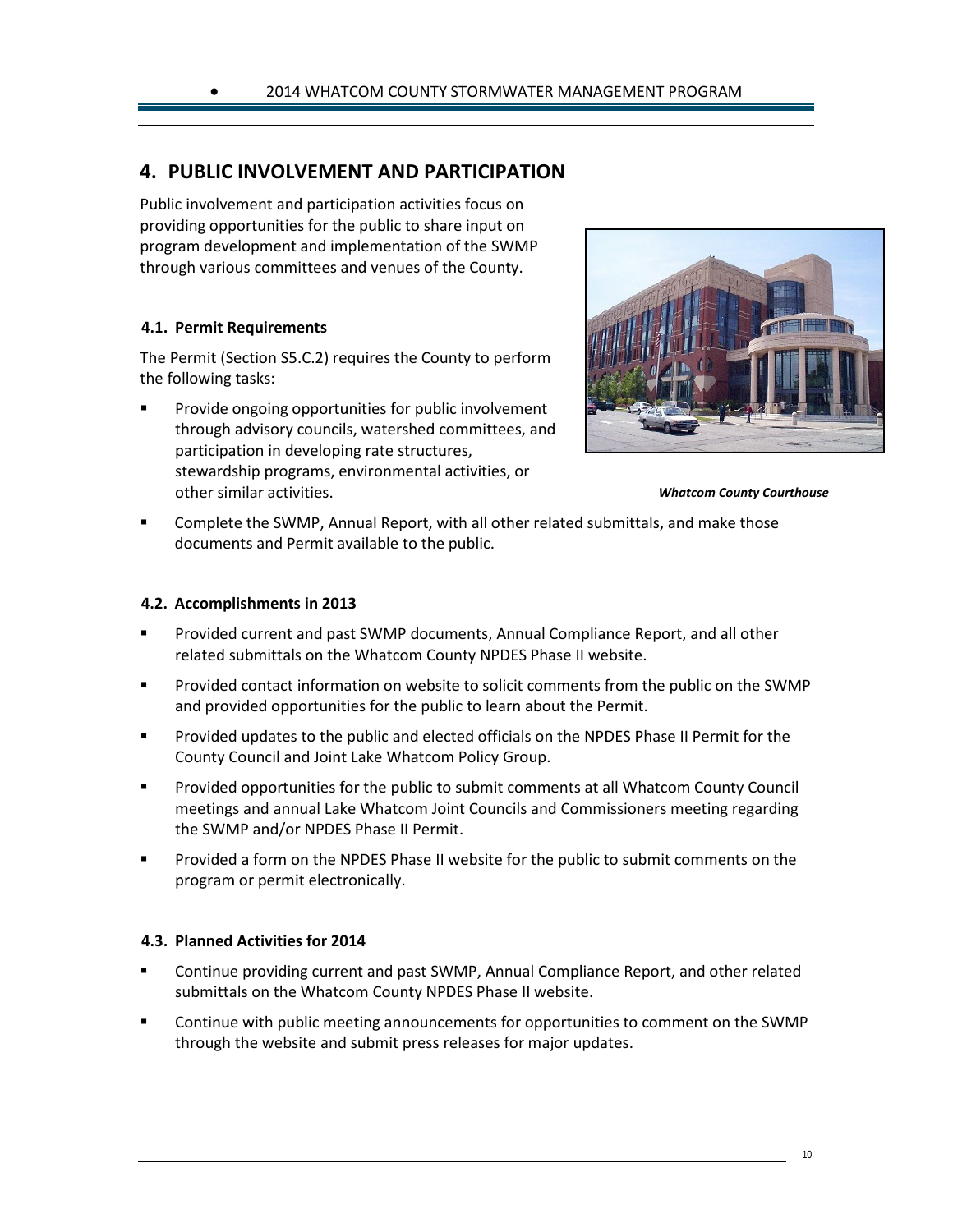# **5. ILLICIT DISCHARGE, DETECTION, AND ELIMINATION (IDDE)**

The IDDE program focusses on the identification, investigation, termination, cleanup, and reporting of illicit discharges. These activities address both municipal staff and the general public.

## **5.1. Permit Requirements**

The Permit (Section S5.C.3) requires the County to perform the following tasks:

 Implement an ongoing program to detect, report, and remove illicit discharges, connections, or spills that includes storm sewer mapping, implementing ordinances, and a local hotline for reporting.



- By December 31, 2017, complete field screening of outfalls during dry weather conditions on at least 40% of the county's MS4 and average of 12% each year thereafter to detect illicit discharges during dry weather conditions.
- **Provide staff and the public training on IDDE response processes and procedures.**
- Track and summarize illicit discharge reporting, responses, and enforcement actions for the Annual Compliance Report and SWMP.

#### **5.2. Accomplishments in 2013**

- Continued implementation of IDDE ordinance adopted from 2010.
- Staff from Public Works, Health, and Planning and Development Services received training on Illicit Discharge Detection and Elimination Field Screening from Herrera Environmental Consultants.
- Maintained the Whatcom County stormwater hotline.
- Coordinated on illicit discharge and spill investigation, response, and reporting with:
	- o Stormwater Division
	- o Maintenance and Operations
	- o Health
	- o Planning & Development Services
	- o Washington State Department of Ecology Environmental Report Tracking System (ERTS)
- **Conducted initial dry weather field assessments at the Sudden Valley Commercial Area as** part of the program to address non-stormwater discharges, including spills and illicit connections.
- Whatcom County staff responded to three reports of illicit discharges within the NPDES Phase II boundary.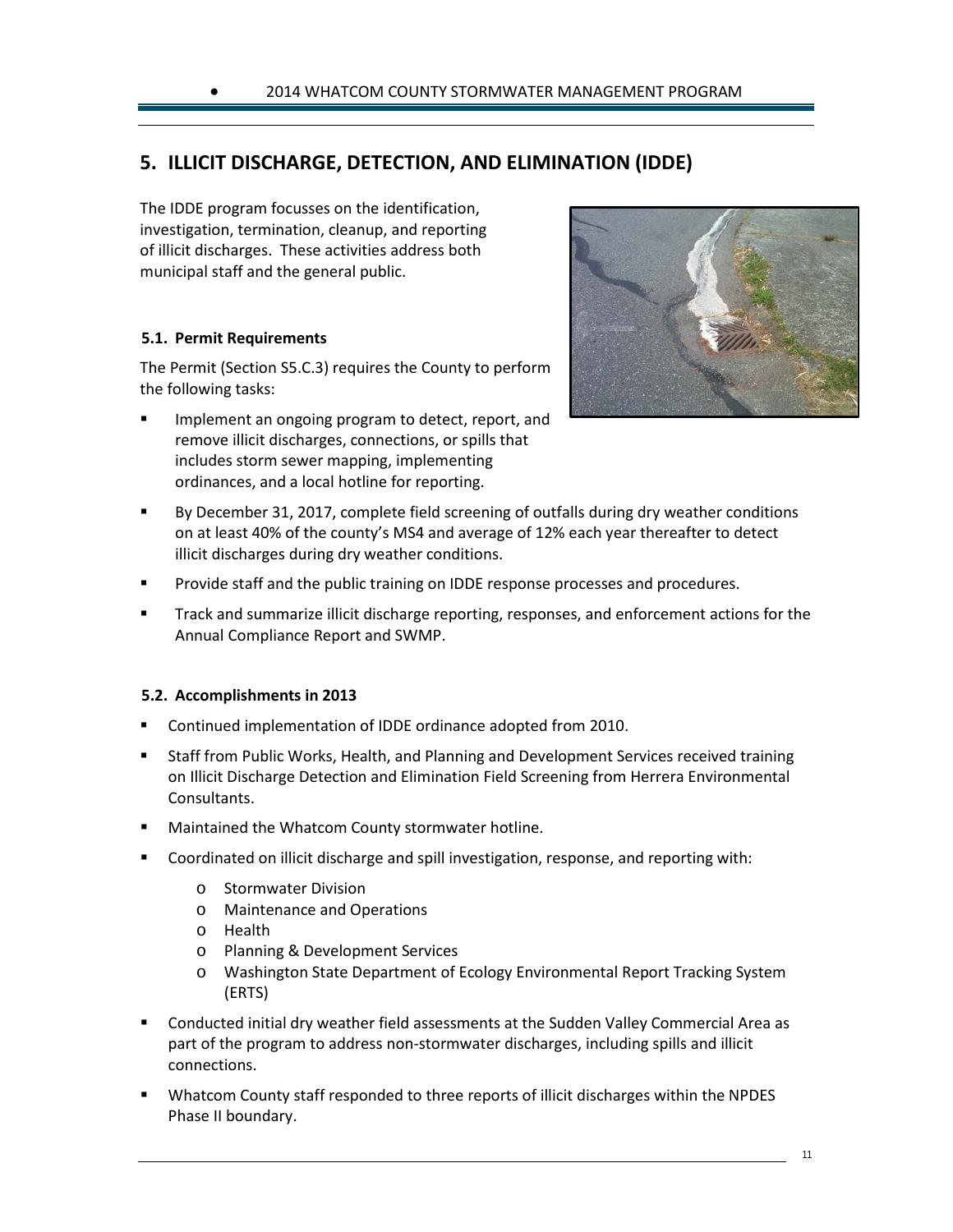- Whatcom County Health Local Source Control Program conducted approximately 68 visits to businesses educating on illicit discharges, spill prevention, and waste management.
- Continue maintenance and updates of mapping of MS4 outfalls, receiving waters, and structural BMPs.

- Finalize an Interdepartmental Agreement (IDA) with County Health and Planning & Development Services that will outline the roles and responsibilities for the departments and the Stormwater Division to implement the requirements of the Permit regarding IDDE.
- **EXP** Conduct annual dry weather illicit discharge field assessments in the Geneva neighborhood of the Lake Whatcom watershed.
- **Coordinate with all departments to refine Whatcom County Illicit Discharge Detection and** Elimination Program Policy and Procedures Manual.
- **Continue to expand and enhance educational opportunities on prevention and reporting of** illicit discharges through programs, website updates, and public meeting presentations and outreach.
- Provide training on illicit discharge identification, investigation, and response for all Whatcom County field staff and the public.
- Continue to refine strategy for illicit discharge enforcement.

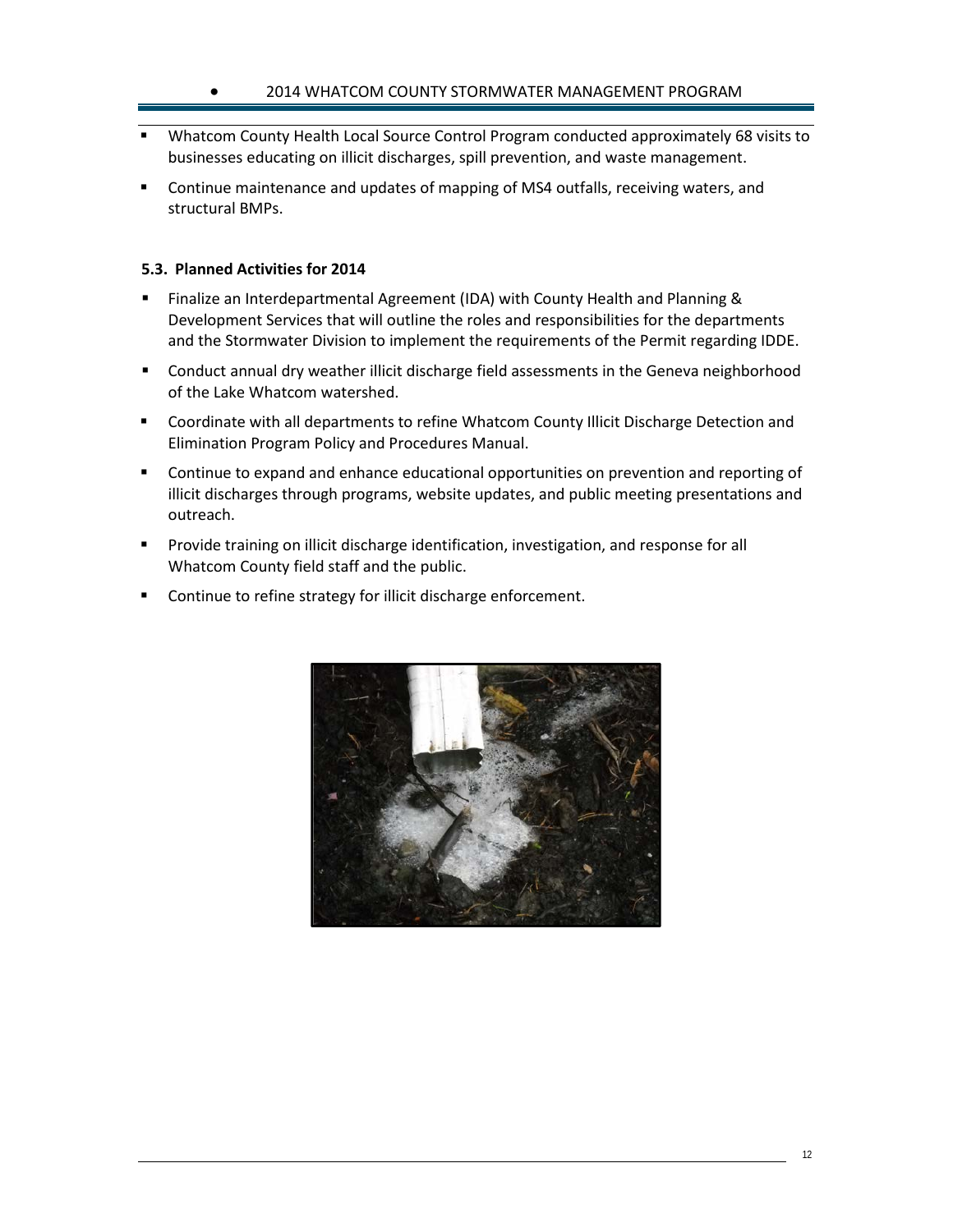# **6. CONTROLLING RUNOFF FROM NEW DEVELOPMENT, REDEVELOPMENT AND CONSTRUCTION SITES**

Through the permitting process, stormwater runoff related to development activities can be managed through permit review, inspections, and regulatory mechanisms.

#### **6.1.Permit Requirements**

The Permit (Section S5.C.4) requires the County to perform the following tasks:

- Develop, implement, and enforce a program to reduce pollutants in stormwater runoff to a regulated MS4 from new development, redevelopment, and construction site activities.
- Adopt regulations to address runoff from new development, redevelopment, and construction site projects from both public and private projects utilizing the Minimum Requirements, technical thresholds, and definitions of Appendix 1 of the Permit.



*Triangular Silt Dike*

- **By December 31, 2016, provide provisions to allow for non-structural preventative actions** and source reduction approaches, such as Low Impact Development techniques, measures to minimize the creation of impervious surfaces, and measures to minimize the disturbance of native soils and vegetation.
- By December 31, 2016, conduct annual inspections of all stormwater treatment and flow control BMPs/facilities that discharge to the MS4.

#### **6.2.Accomplishments in 2013**

- Continued implementation of regulations adopted in 2010 to address runoff from new development, redevelopment, and construction site projects from both public and private projects utilizing the Minimum Requirements, technical thresholds, and definitions in Appendix 1 of the Permit. (ORD 2010-003)
- Continued review of all stormwater site plans and inspections for sediment and erosion control per Permit requirements.
- **EXECT** Required recertification of all site inspection staff for Certified Erosion and Sediment Control Leads (CESCL).
- Adopted the 2012 Stormwater Management Manual for Western Washington within the Whatcom County development codes for the NPDES Phase II area, except the Birch Bay UGA. (The adoption of the 2012 Stormwater Management Manual for Western Washington for the Birch Bay UGA will be adopted by the Permit deadline of December 31, 2016.)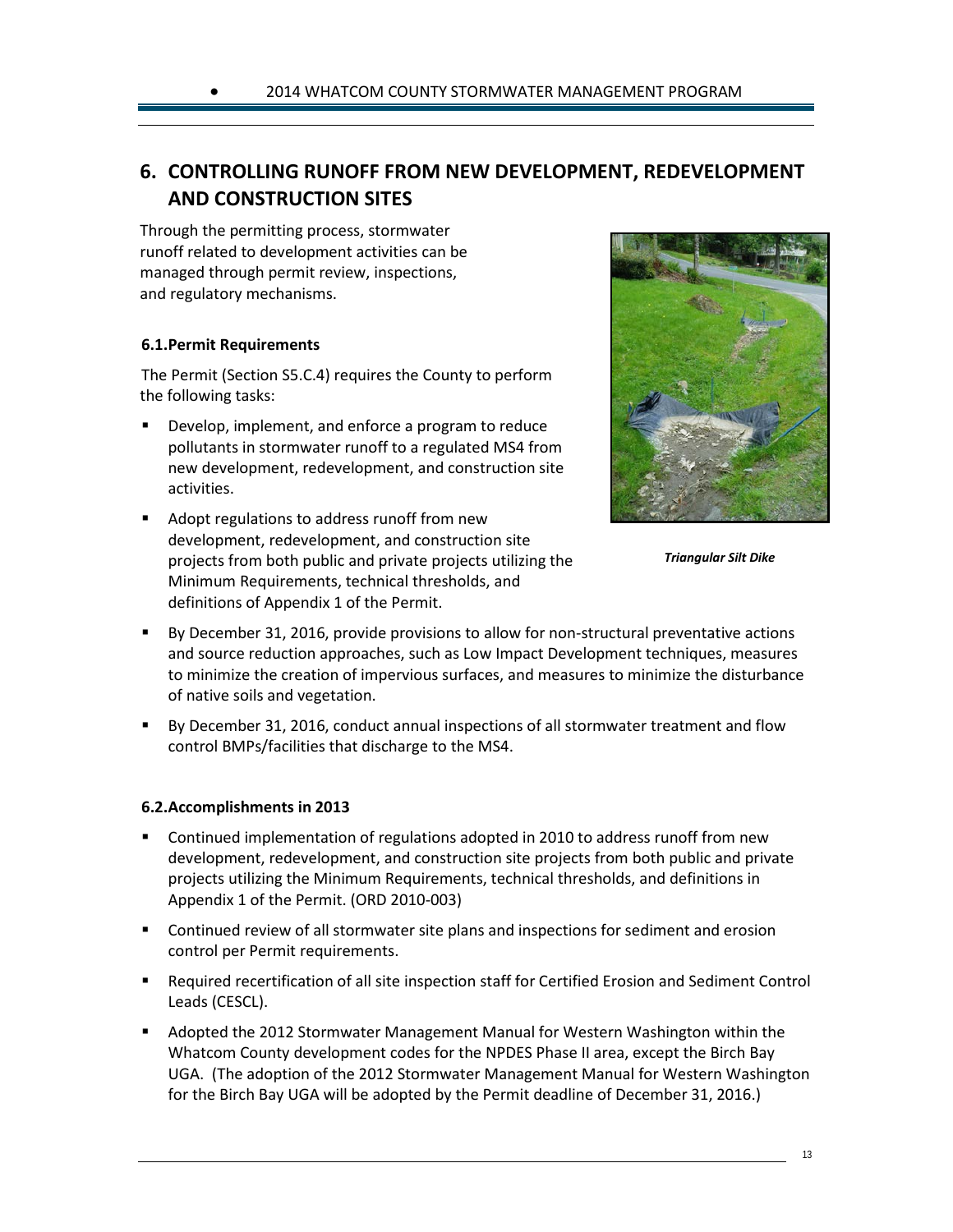Adopted the Lake Whatcom Overlay District in the fall of 2013. The overlay district regulates development activities to not allow additional phosphorus loading beyond a forested condition. These regulations are enhanced to address phosphorus as part of the Lake Whatcom TMDL. Additional information regarding the Lake Whatcom TMDL can be found online at:

<http://www.ecy.wa.gov/programs/wq/tmdl/LkWhatcom/LkWhatcomTMDL.html>

- Finalize Interdepartmental Agreement (IDA) with Planning & Development Services and Administrative Directive (AD) with Engineering Services. The IDA and AD will outline the roles and responsibilities for each department to implement the requirements of the Permit.
- Coordinate with Planning & Development Services and Engineering Services on the development and adoption of Low Impact Development (LID) provisions into code by December 31, 2016.
- Conduct annual inspections of all stormwater treatment and flow control BMPs/facilities on parcels greater than 1 acre or are part of a larger development that discharge to the MS4 built from August 2009-present.
- Coordinate Low Impact Development (LID) trainings and education for Whatcom County staff and the public.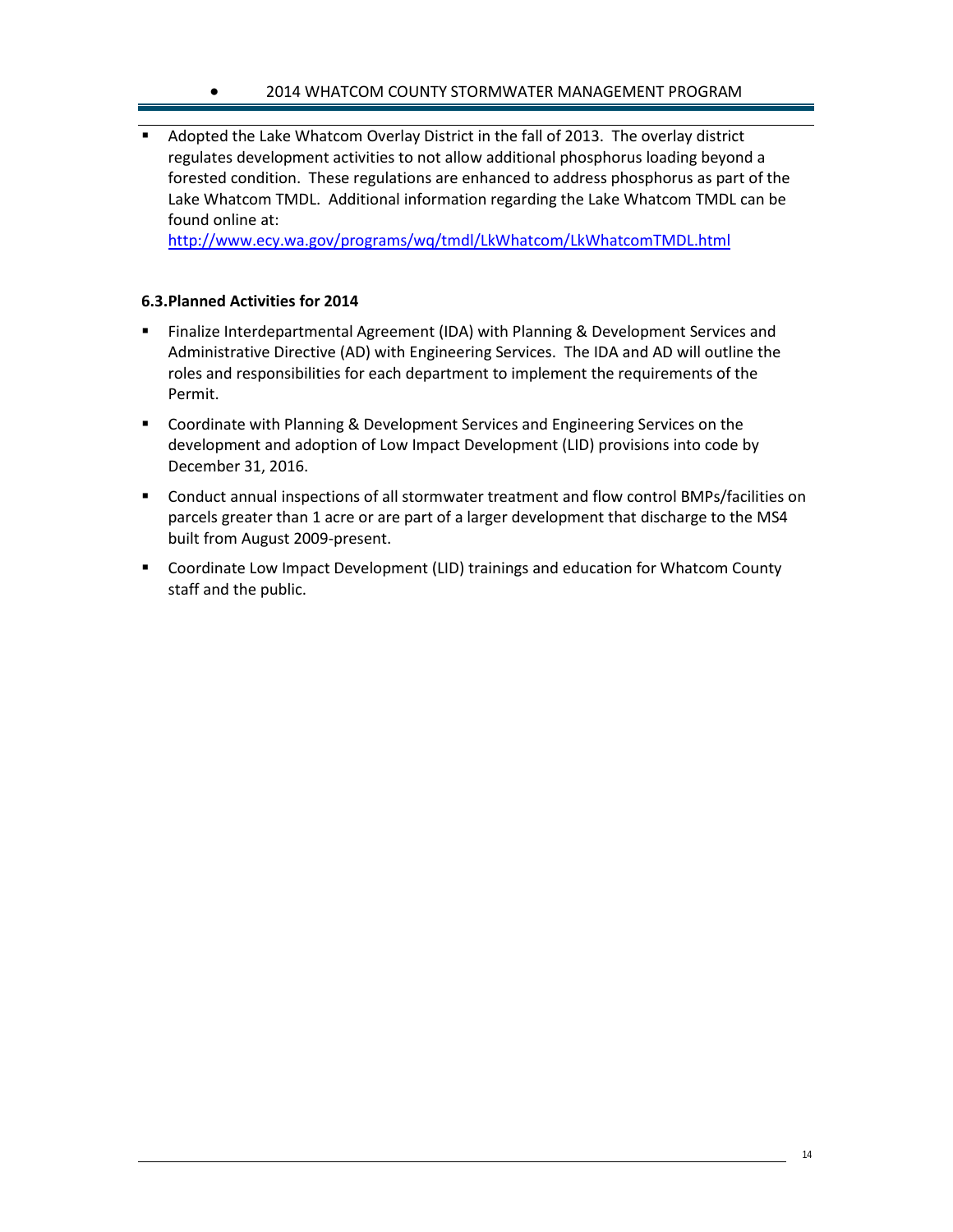# **7. POLLUTION PREVENTION AND OPERATION AND MAINTENANCE FOR MUNICIPAL OPERATIONS**

Pollution prevention and operation and maintenance for municipal operations include the maintenance of publiclyowned catch basins, ditches, swales, drainage systems, etc. that are part of the County's MS4.

#### **7.1.Permit Requirements**

The Permit (Section S5.C.5) requires the County to perform the following tasks:



*Stormwater outfall cleaning in Birch Bay* 

- Develop and implement an operations and maintenance (O&M) program to prevent and reduce pollutant runoff from municipal operations.
- Establish maintenance standards as, or more, protective than specified in the 2012 Stormwater Management Manual for Western Washington.
- Conduct inspections of stormwater flow control and treatment facilities (other than catch basins) on an annual basis and implement appropriate maintenance actions.
- Spot check publicly-owned permanent treatment and flow control facilities (other than catch basins) after major storm events.
- **Inspect all catch basins and inlets owned and operated by Whatcom County at least once by** August 1, 2017, and every two years thereafter.
- Train staff to implement appropriate standards and procedures to protect water quality for Permittee construction, operations, or maintenance activities.

#### **7.2.Accomplishments in 2013**

- Cleaned and maintained 11 pre-treatment and flow control vaults, 9 stormwater filter vaults, and 8 bioinfiltration or treatment swales in the NPDES Phase II area. Sediment accumulation is vacuumed out in the pre-treatment and flow control vaults twice a year. The stormwater filter vaults are vacuumed out and have their filter cartridges replaced annually. In 2013, 132 filter cartridges were replaced in these facilities. Swales are mowed and maintained twice a year.
- **Conducted ongoing catch basin inspection and cleaning.**
- Conducted spot checks on publicly-owned permanent treatment and flow control facilities (other than catch basins) after major storm events.

#### **7.3.Planned Activities for 2014**

**Finalize Administrative Directive (AD) with the Maintenance & Operations (M&O) Division** that will outline the roles and responsibilities of M&O to implement the requirements of the Permit.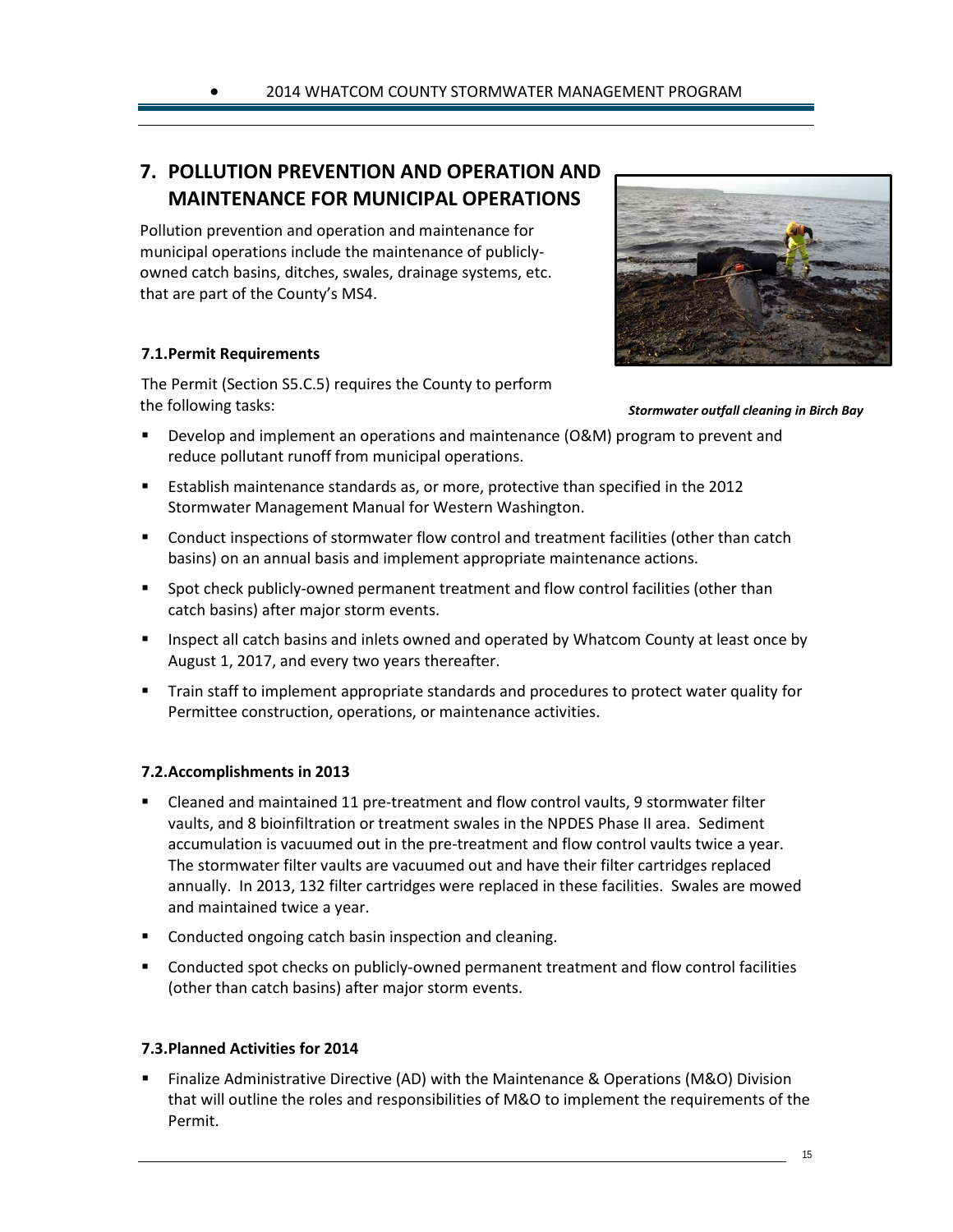- Add Coronado-Fremont facility to annual cleaning and maintenance schedule. (1 pretreatment vault, 1 stormwater filter vault, and 1 treatment swale.)
- **Contract for annual catch basin cleaning and maintenance.**
- Coordinate with M&O to refine a comprehensive plan and schedule for catch basin maintenance based on GIS and stormwater asset management data.
- **EXECONTRACT CONTROL CONTROVER IS CONTROVER THE CONTROVER THE CONTROVER IS CONTROVER THE CONTROVER IS CONTR**
- **Continue to refine strategy to implement Operations and Maintenance requirements.**



*M&O Street Sweeper*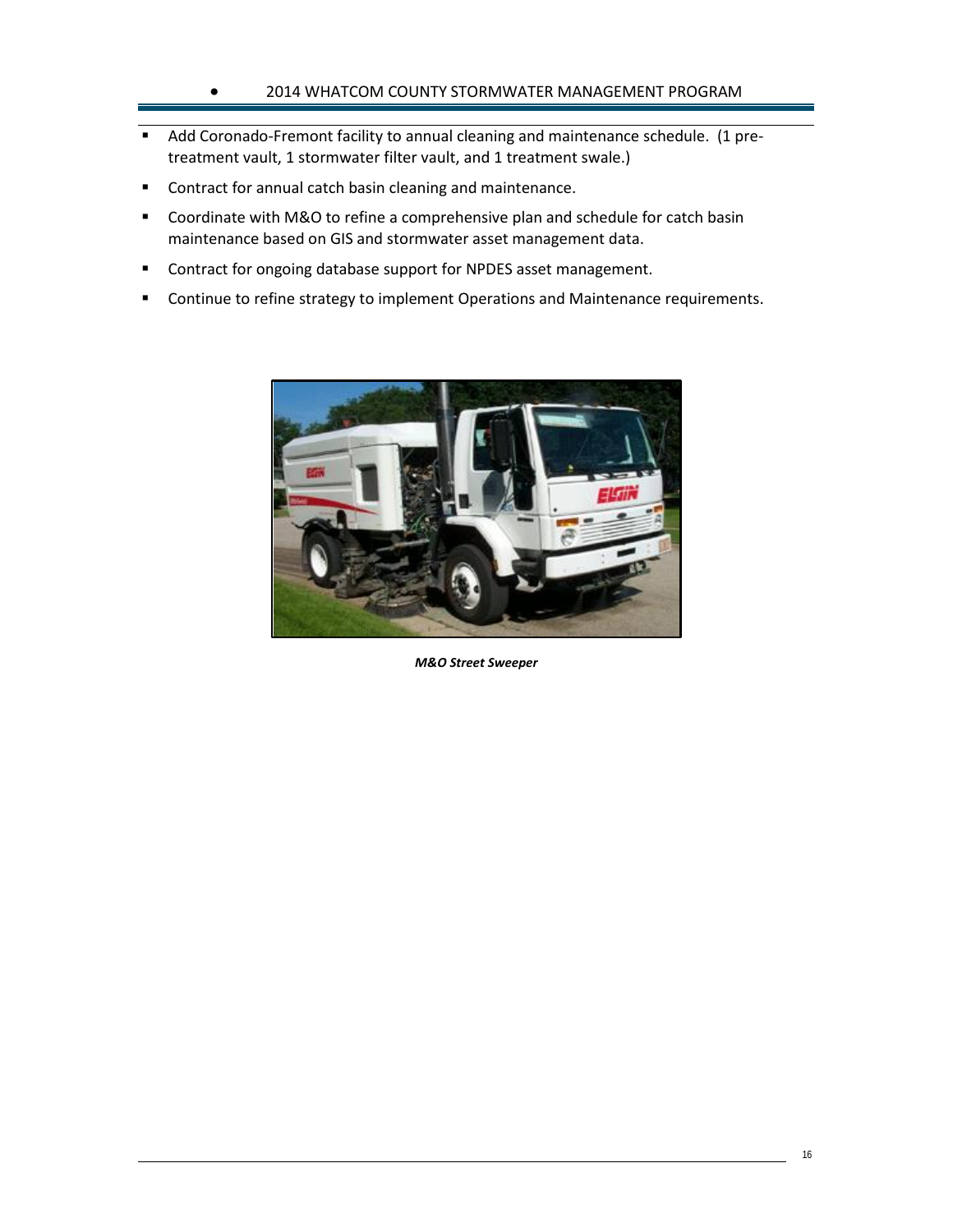# **8. COMPLIANCE WITH TOTAL MAXIMUM DAILY LOAD (TMDL) REQUIREMENTS**

The NPDES Phase II Permit contains provisions regarding Total Maximum Daily Loads (TMDL) for water bodies listed on the State's 303(d) list of impaired water bodies within the Permit boundaries. Lake Whatcom has been listed for below accepted levels of dissolved oxygen and above accepted levels of bacteria in its tributaries.

Additional information regarding the Lake Whatcom TMDL can be found online at: <http://www.ecy.wa.gov/programs/wq/tmdl/LkWhatcom/LkWhatcomTMDL.html>

## **8.1.Status of Lake Whatcom TMDL**

In February 2013, the Washington State Department of Ecology published the *Draft* **Lake Whatcom Watershed Total Phosphorus and Bacteria Total Maximum Daily Loads: Volume 2. Water Quality Improvement Report and Implementation Strategy**. The draft was open for public comment that ended on May 28, 2013. After Ecology submits the final TMDL to the Environmental Protection Agency (EPA), EPA has 60 days to approve or amend the TMDL.

The current Permit only applies to the more urban areas in the Lake Whatcom watershed. Per Section S7 of the Permit, when the Lake Whatcom TMDL is approved Whatcom County should demonstrate reasonable assurances to manage stormwater from the county-owned and operated MS4 regulated by the Permit that discharges into Lake Whatcom.



*Lake Whatcom View from Basin 1, Bloedel Donovan Park*